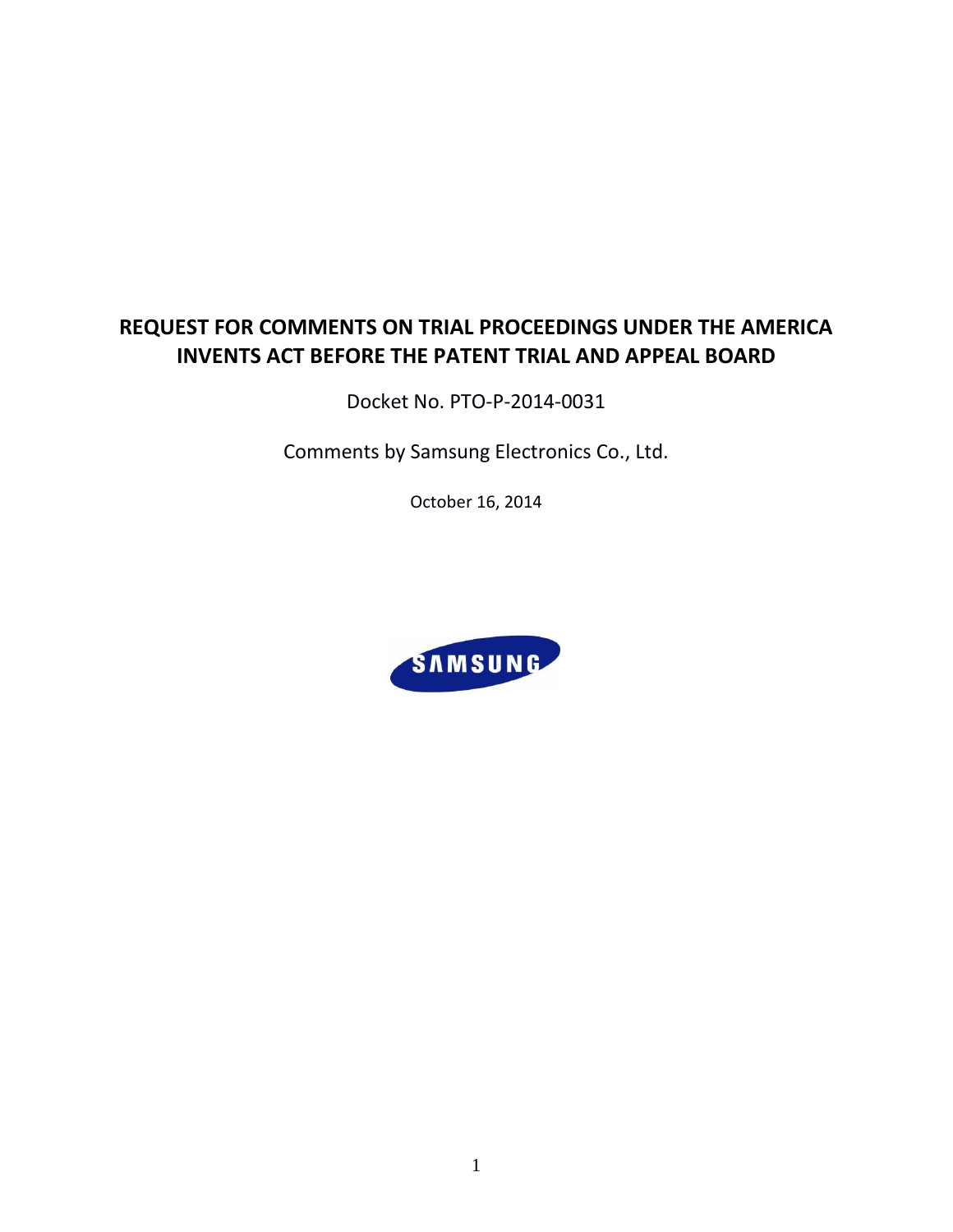#### **1.0 INTRODUCTION**

Samsung Electronics Co., Ltd. is a leading innovator of technology and is both one of the top United States patent recipients and an active participant in the post-issuance review proceedings created by the America Invents Act ("AIA"). We are grateful for the opportunity to respond to the United States Patent and Trademark Office's ("PTO") request for comments on the trial proceedings under the AIA before the Patent Trial and Appeal Board ("PTAB"). In this submission, we provide our comments on issues responsive to some of the questions posed by the PTO. To assist the PTO, we begin with a summary of our responses.

### **2.0 SUMMARY OF RESPONSES**

#### **PTO Question No. [1:](#page-3-0)**

**[Under what circumstances, if any, should the Board decline to construe a claim in an](#page-3-0)  [unexpired patent in accordance with its broadest reasonable construction in light of the](#page-3-0)  [specification of the patent in which it appears?](#page-3-0)**

The broadest reasonable interpretation ("BRI") should continue to apply to unexpired patent claims.

### **PTO Question No. [2:](#page-4-0)**

# **[What modification, if any, should be made to the Board's practice regarding motions to](#page-4-0)  [amend?](#page-4-0)**

No modification is needed to the Board's practice of allowing only one substitute claim for each challenged patent claim.

[The Board appropriately requires that any proposed substitute claims and amendments be](#page-4-1)  [responsive to the ground of unpatentability.](#page-4-1)

No modification is needed to the Board's requirement that [the Patent Owner bear the](#page-5-0)  [burden of proof in demonstrating that proposed amendments overcome assertions of](#page-5-0)  [invalidity.](#page-5-0)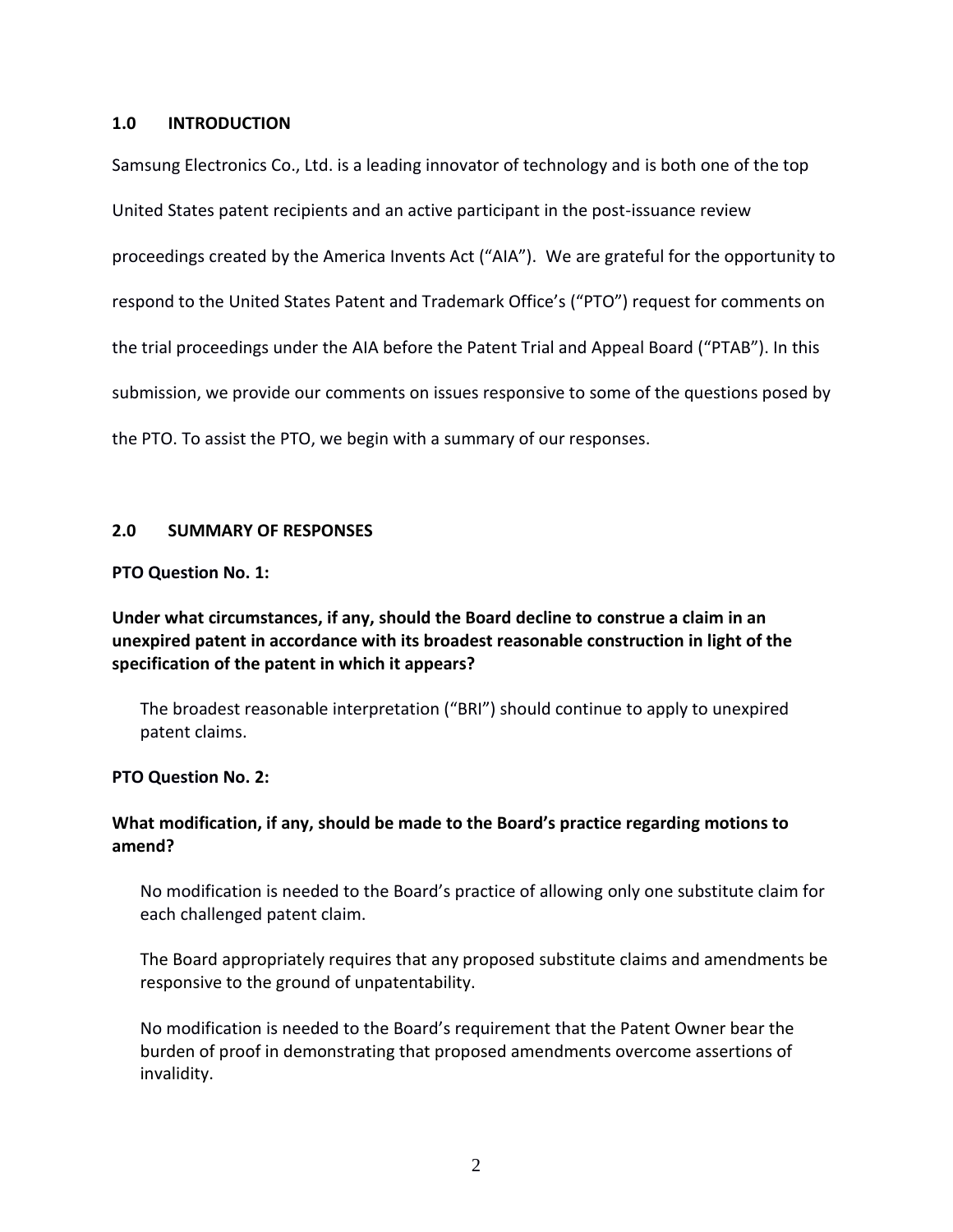#### **[PTO Question No. 3:](#page-6-0)**

**[Should new testimonial evidence be permitted in a Patent Owner Preliminary Response? If](#page-6-0)  [new testimonial evidence is permitted, how can the Board meet the statutory deadline to](#page-6-0)  [determine whether to institute a proceeding while ensuring fair treatment of all parties?](#page-6-0)**

[The Board should not permit new testimonial evidence in the Patent Owner Preliminary](#page-6-1)  [Response.](#page-6-1)

The definition of ["new testimonial evidence"](#page-6-2) should be clarified.

#### **[PTO Question No. 4:](#page-7-0)**

**[Under what circumstances should the Board permit discovery of evidence of non-obviousness](#page-7-0)  [held by petitioner, for example, evidence of commercial success for a product of the](#page-7-0)  [petitioner? What limits should be placed on such discovery to ensure that the trial is](#page-7-0)  [completed by the statutory deadline?](#page-7-0)**

[The Board should very rarely, if ever, permit discovery of the Petitioner's product.](#page-7-1)

#### **[PTO Question No. 5:](#page-7-2)**

# **[Should a patent owner be able to raise a challenge regarding a real party in interest at any](#page-7-2)  [time during trial?](#page-7-2)**

Any challenge regarding a real party-in-interest should be made by the [Patent Owner](#page-7-3) in [response to the petition or in the first filing after institution.](#page-7-3) 

#### **[PTO Question No. 6:](#page-8-0)**

**[Are the factors enumerated in the Board's decision in Garmin v. Cuozzo, IPR 2012](#page-8-0)-000001, [appropriate to consider in deciding whether to grant a request for](#page-8-0) additional discovery? [What additional factors, if any, should be considered?](#page-8-0)**

[The Garmin factors and their explanation are appropriate.](#page-8-1)

### **PTO Question No. [14:](#page-8-2)**

# **What circumstances should [constitute a finding of good cause to extend the 1-year period for](#page-8-2)  [the Board to issue a final determination in an AIA trial?](#page-8-2)**

[The Board should continue to strive for completion of each trial in one year.](#page-8-3)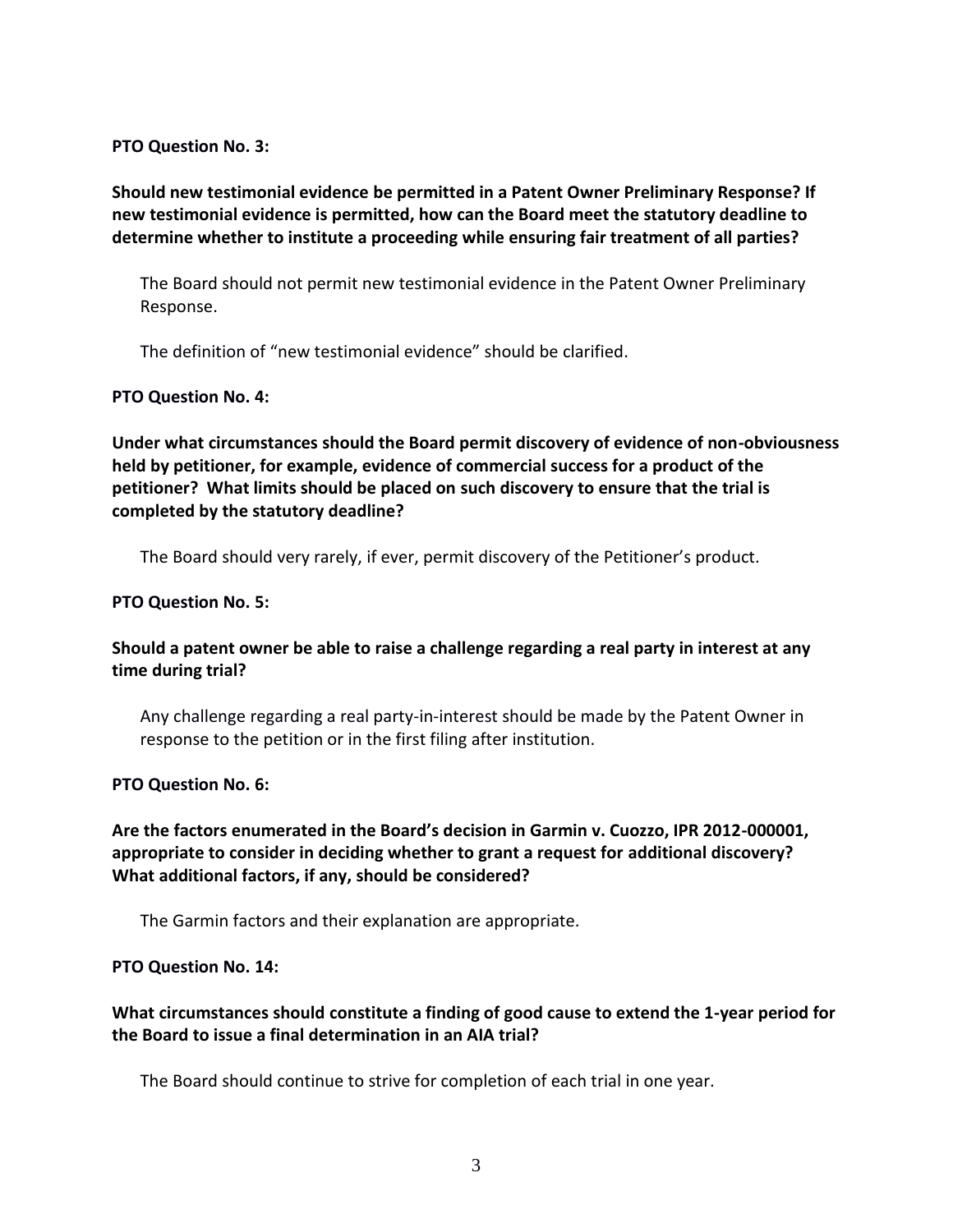#### **PTO Question No. [17:](#page-9-0)**

# **[What other changes can and should be made in AIA trial proceedings? For example, should](#page-9-0)  [changes be made to the Board's approach to instituting petitions, page limits, or request for](#page-9-0)  [rehearing practice?](#page-9-0)**

[The Board should consider making Preliminary Responses mandatory with certain disclosure](#page-9-1)  [requirements.](#page-9-1)

### <span id="page-3-0"></span>**3.0 DETAILED COMMENTS IN RESPONSE TO THE PTO'S QUESTIONS**

# **1. Under what circumstances, if any, should the Board decline to construe a claim in an unexpired patent in accordance with its broadest reasonable construction in light of the specification of the patent in which it appears?**

#### BRI should apply to unexpired patent claims.

When interpreting claims of any patent that will not have expired as of the date on which the Board issues its decision on invalidity, the Board should continue to apply the broadest reasonable interpretation. Giving patent claims their broadest reasonable construction "serves the public interest by reducing the possibility that the claims, finally allowed, will be given broader scope than is justified." *In re Yamamoto*, 740 F.2d 1569, 1571 (Fed. Cir. 1984).

Applying BRI during the AIA proceedings leads to clear patent claims that provide the public with better notice of what subject matter falls within the claims. Therefore, applying BRI comports with the Congressional intent that the AIA proceedings "provide a meaningful opportunity to improve patent quality and restore confidence in the presumption of validity that comes with issued patents in court." H.R. Rep. No. 112-98, pt.1, at 48 (2011).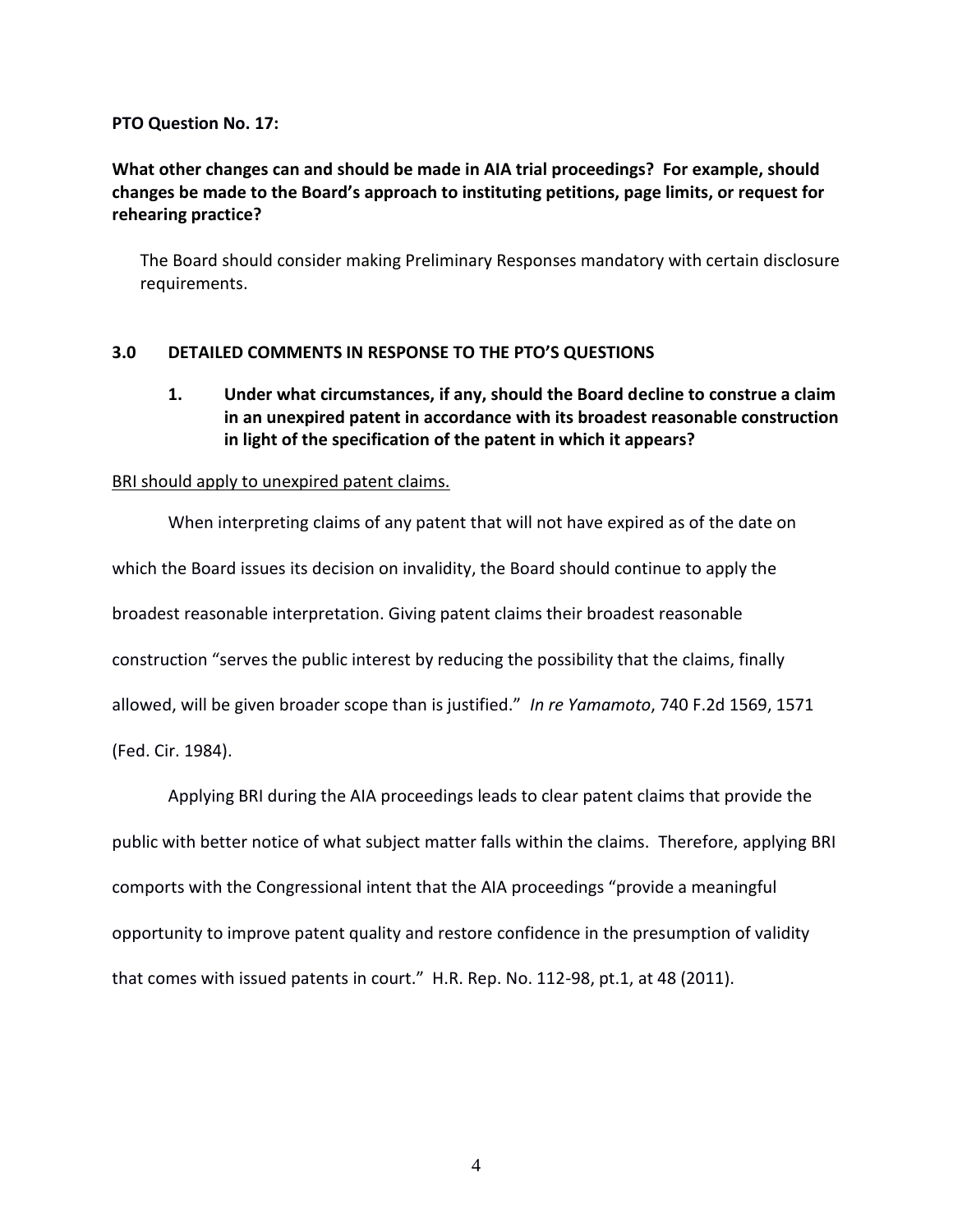### <span id="page-4-0"></span>**2. What modification, if any, should be made to the Board's practice regarding motions to amend?**

# No modification is needed to the Board's practice of allowing only one substitute claim for each challenged patent claim.

Allowing one substitute claim to replace each challenged claim falls in line with the goals of the post-issuance review processes, particularly with respect to the compressed timeline for final decision. This practice gives Patent Owners the incentive to come forward with their best substitute claim and present their strongest validity arguments. Submitting substitute claims can trigger the need for additional prior art searches and invalidity arguments by the Petitioner. Therefore, the number of substitute claims should be kept at a minimum. By contrast, allowing the Patent Owner to expand the number of claims at issue during the proceeding would unnecessarily slow and complicate the proceeding, making it more difficult for the Board to meet the mandated timetable.

Allowing multiple substitute claims would also significantly discourage Petitioners from using the post-issuance proceedings, contrary to Congressional intent that the proceedings serve as a robust alternative to litigation. Petitioners have only a limited amount of time during the proceeding to search for prior art relevant to the new claims and formulate new arguments. Despite this, they will still be estopped from raising future challenges to any substitute claims that are approved by the Board. The problem would multiply with increasing numbers of claims.

# <span id="page-4-1"></span>The Board appropriately requires that proposed substitute claims and amendments be responsive to the ground of unpatentability.

Post-issuance review is not the appropriate forum for Patent Owners to craft new claims. It is a proceeding intended to test the patentability of patent claims and should,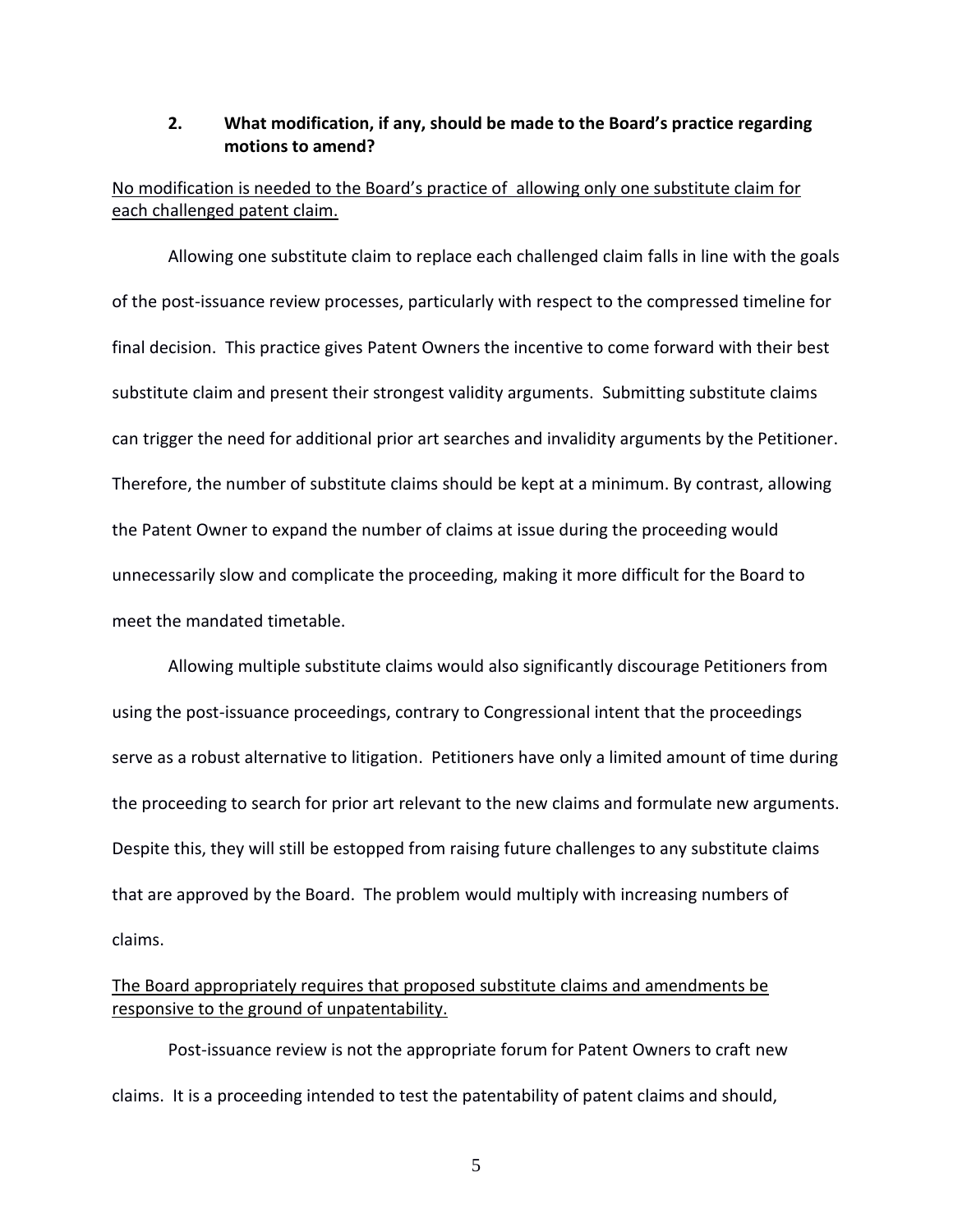therefore, allow substitutions and amendments only to the extent necessary to respond to the particular unpatentability arguments presented.

By preventing Patent Owners from amending claims in a way unrelated to the Petitioner's challenge, the Board's current procedures promote efficiency. The compressed AIA schedule does not allow enough time for the Board or the parties to address new, unrelated issues. Further, Petitioners cannot anticipate amendments that are unrelated to the validity challenge and, therefore, face particular difficulty in addressing such amendments within the short timeframe of an AIA trial. Despite that, Petitioners would still face estoppel on any allowed claims. Accordingly, any changes to the Board's current practice would discourage use of the AIA proceedings and their value as litigation alternatives.

# <span id="page-5-0"></span>No modification is needed to the Board's requirement that [the Patent Owner bear the burden](#page-5-0)  [of proof in demonstrating that proposed amendments overcome assertions of invalidity.](#page-5-0)

When a Patent Owner moves to amend a claim in response to an assertion of invalidity, the Board cannot conduct a search of an original examination of the claim. The Board is not a body of original fact finding and any endeavor behave like one would jeopardize the statutory deadline for the proceeding.

The Patent Owner rightfully bears the burden of proof on in demonstrating that proposed amendments can overcome assertions of invalidity. This is not an unfair burden as Patent Owners typically make arguments for why amendments overcome the prior art as a matter of course.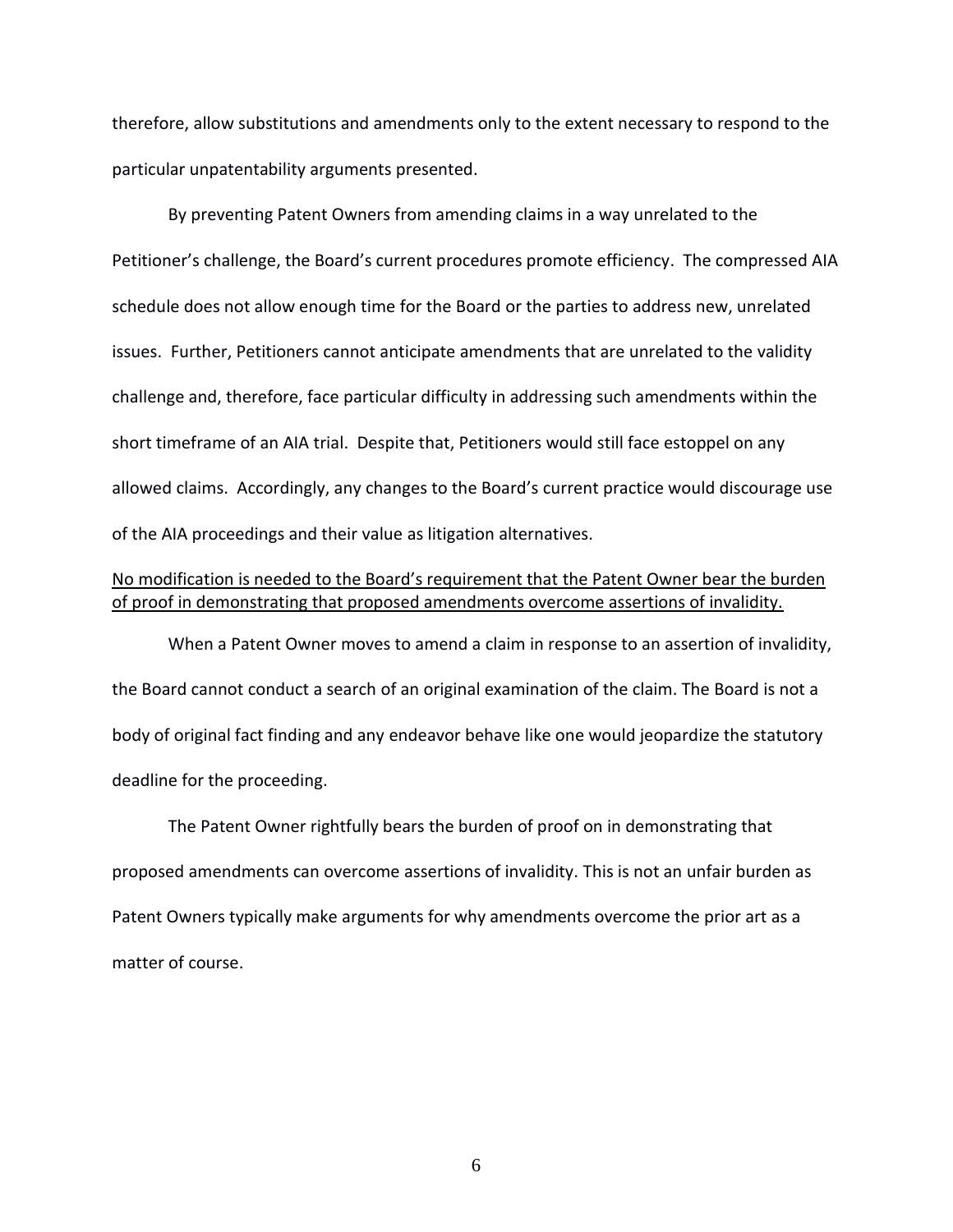<span id="page-6-0"></span>**3. Should new testimonial evidence be permitted in a Patent Owner Preliminary Response? If new testimonial evidence is permitted, how can the Board meet the statutory deadline to determine whether to institute a proceeding while ensuring fair treatment of all parties?**

# <span id="page-6-1"></span>The Board should not permit new testimonial evidence in the Patent Owner Preliminary Response.

New testimonial evidence should not be permitted in the Patent Owner Preliminary Response. The introduction of new testimonial evidence risks converting the institution decision into something it was not intended to be, without the benefit of adequate discovery procedures afforded the parties at trial. Moreover, with only six months for the pre-institution stage, the parties would not have time to properly develop a full record prior to the institution decision.

The Patent Owner will not be prejudiced since it will have an opportunity to fully develop the record post-institution if the Board decides to institute trial.

#### <span id="page-6-2"></span>The definition of ["new testimonial evidence"](#page-6-2) should be clarified.

Many disputes have arisen over what constitutes new testimonial evidence and in certain cases, the Board has permitted arguably new testimonial evidence in a preliminary response. *See, e.g.*, Paper 11, IPR2013-00265. In some cases, Petitioner has had no meaningful opportunity to cross-examine the witness or take discovery of facts that witnesses relied on. *Id.*  The Board has adopted no procedure or rule on this topic, and the cases on this topic are scarce enough that there is no clear guidance. As such, all parties would benefit with further guidance.

If a Patent Owner is introducing testimony that has not been subjected to cross examination by the Petitioner, then that testimony should be considered new testimonial evidence. In those situations, the Board should not render the institution decision using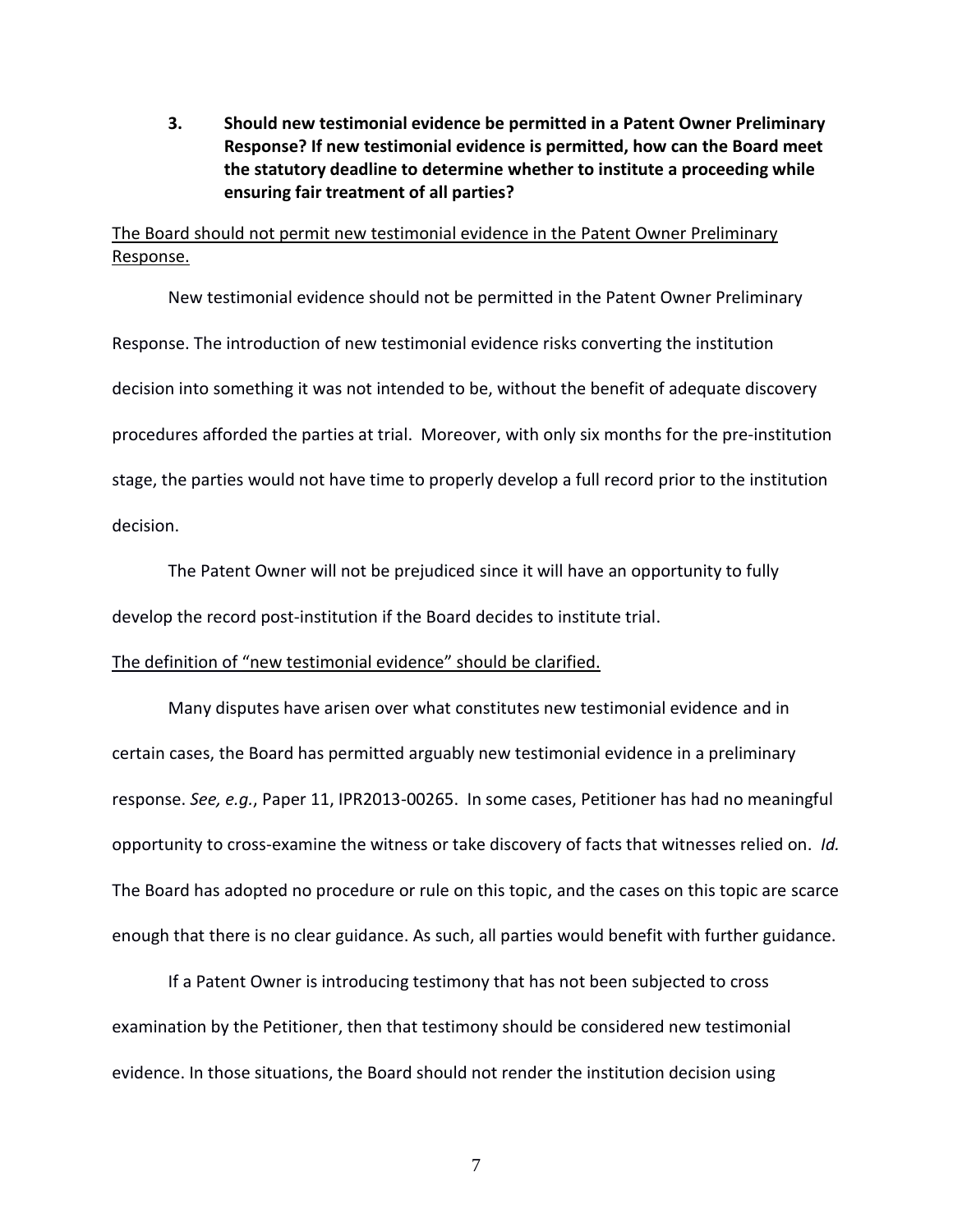untested testimony. If the new testimonial evidence leads to a decision to not institute any part of a petition, the petitioner is left with little or no recourse to address the issues with the Board or on appeal.

# <span id="page-7-0"></span>**4. Under what circumstances should the Board permit discovery of evidence of non-obviousness held by petitioner, for example, evidence of commercial success for a product of the petitioner? What limits should be placed on such discovery to ensure that the trial is completed by the statutory deadline?**

### <span id="page-7-1"></span>The Board should very rarely, if ever, permit discovery of the Petitioner's product.

The Board should very rarely, if ever, permit discovery of the Petitioner's product. Such discovery requests are typically made under the guise of evidence of commercial success to support validity of the patent as a secondary consideration. Discovery on the Petitioner's product could overwhelm the AIA trial process and completely sabotage the efficient procedure focused on validity that Congress intended to create.

For the Patent Owner to rely on the Petitioner's product to show the secondary indicia of commercial success, it must show that the patent actually covers the product, which would lead into issues of infringement. Beyond that, the Patent Owner would also need to show that the Petitioner's product was commercially successful and that the success was caused by the patented feature and not other features of the product. These issues would require evidence far outside the realm of the typical validity analysis and would inappropriately expand the range and expense of an AIA proceeding.

# <span id="page-7-2"></span>**5. Should a patent owner be able to raise a challenge regarding a real party in interest at any time during trial?**

<span id="page-7-3"></span>Challenges regarding a real party-in-interest should be required to be made by [Patent Owners](#page-7-3)  [in response to the petition or in the first filing after institution.](#page-7-3)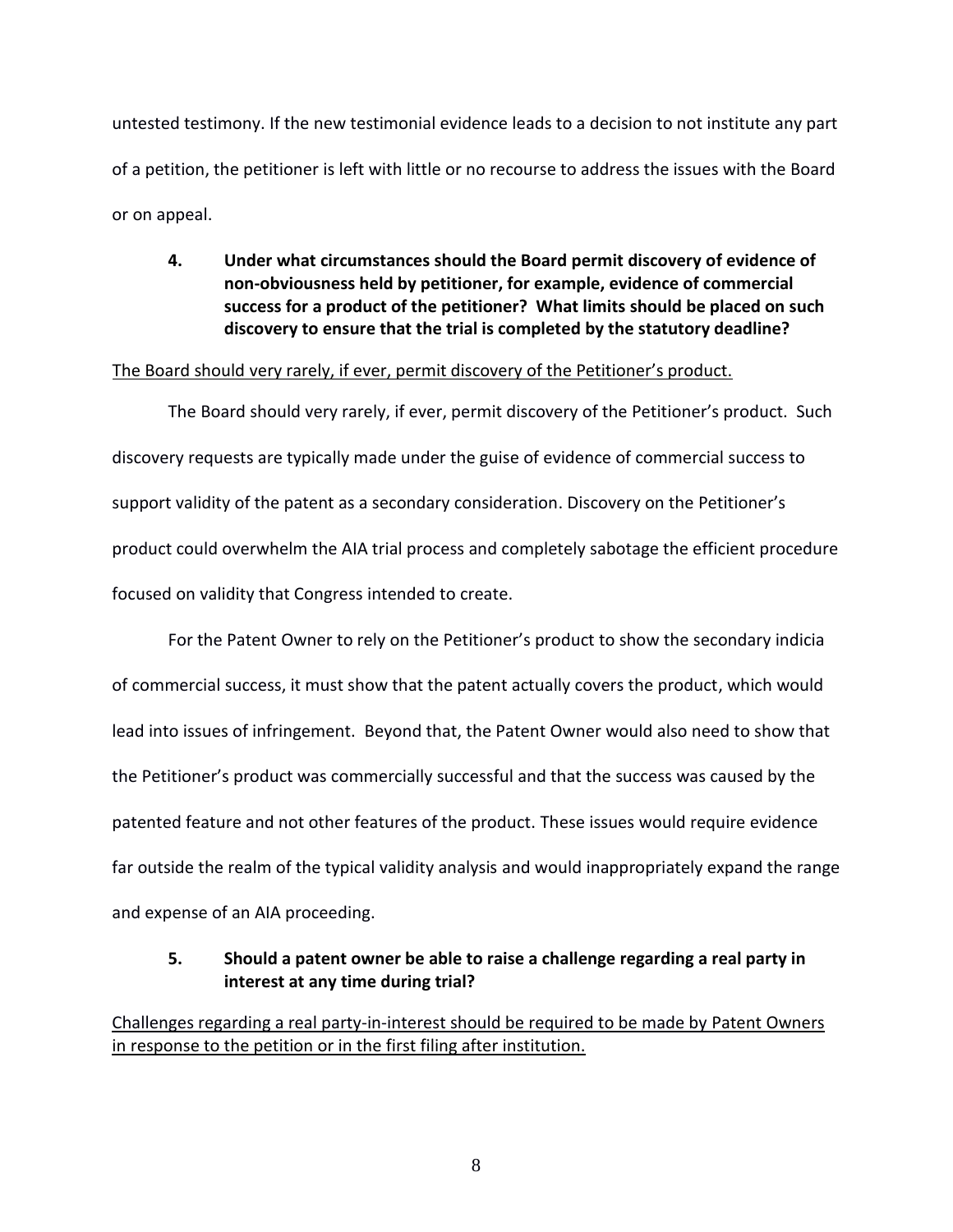To prevent gamesmanship and to conserve Board resources, Patent Owners should be required to raise challenges regarding a real party-in-interest in their preliminary response or first filing following the Board's decision to institute a proceeding. Over the course of the trial, the Board cannot continuously evaluate changing real party-in-interest (or privity) facts. As such, the Board should establish a rule or precedential decision stating that the real party-ininterest (and privity) is determined based on the facts in existence at the time of petition filing.

<span id="page-8-0"></span>**6. Are the factors enumerated in the Board's decision in** *Garmin v. Cuozzo***, IPR 2012-000001, appropriate to consider in deciding whether to grant a request for additional discovery? What additional factors, if any, should be considered?**

#### <span id="page-8-1"></span>The *Garmin* factors and their explanation are appropriate.

The Board strikes a fair balance between obtaining meaningful discovery and preventing the expensive, over-discovery often prevalent in district court cases. In particular, factors 1 and 5 together limit the excesses often seen during discovery in district court litigation.

The Board has stressed its desire to maintain the 1-year trial schedule. A major threat to that goal is the discovery process. Parties seeking burdensome discovery or seeking discovery late in the trial process could cause severe schedule disruption and significant expense.

### <span id="page-8-2"></span>**14. What circumstances should constitute a finding of good cause to extend the 1 year period for the Board to issue a final determination in an AIA trial?**

#### <span id="page-8-3"></span>The Board should continue to strive for completion of each trial in one year.

The Board's current goal on completing trials within the one-year period has been a major driver of the widespread adoption of the AIA procedures. Significant benefits of AIA trials include the early resolution of validity issues and the reduction of overlapping district court activity. Because the majority of AIA trials have corresponding district court litigation, any